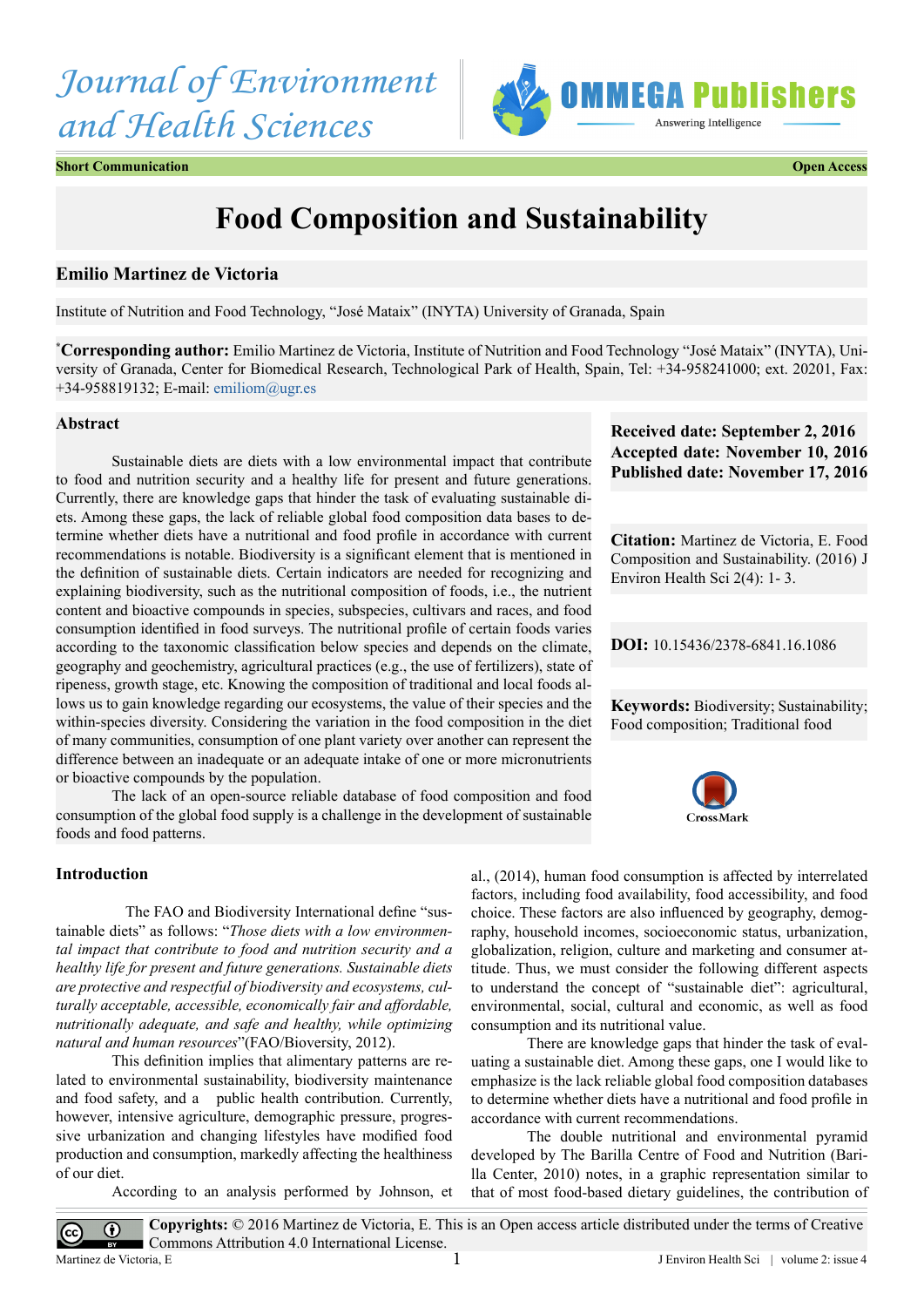

different food sin nutritional and environmental levels. This double pyramid establishes an inverse relationship between the nutritional and environmental pyramids as follows: foods that ought to be consumed with low frequency and in smaller portions are placed at the top of the nutritional pyramid; inversely, they form the base of the environmental pyramid. Examples of such foods include red meat and processed and ultra-processed food. This scheme suggests that diets including plant-origin, low-processed, local and seasonal food are more sustainable and have less of an environmental impact than those including animal-origin, ultra-processed, non-local and non-seasonal (transport impact) food. Therefore, diverse authors have proposed the Mediterranean diet as an example of a sustainable diet because it includes a high intake of plant-origin, low-processed, local and seasonal food, and a low intake of animal-origin food. Moreover, the Mediterranean diet is a frugal diet (FAO/Bioversity, 2012; Trichopoulou, A., 2012; Dernini, et al., 2013).

### **Biodiversity and food composition**

A significant element mentioned in the definition of sustainable diets is biodiversity, which is defined as follows: "The diversity of plants, animals and other organisms used for food, covering the genetic resources within species, between species and provided by ecosystems" (FAO, 2008; FAO, 2010). Certain indicators are needed for recognizing and explaining biodiversity. With this aim, the following two indicators have been developed: (FAO/Bioversity, 2012 ) nutritional composition, i.e., the nutrient content and bioactive compounds in species, subspecies, cultivars and races, and food consumption identified in a food survey (Johnston, et al., 2014) underused, wild and/or classified in a taxonomic level below subspecies (FAO/INFOODS, 2013).

Regarding food composition and biodiversity, there is an important knowledge gap about the influencing factors of the food content in many foods consumed in different regions worldwide, particularly in developing countries. The nutritional profiles of certain foods vary according to the taxonomic classification below species as follows: subspecies, varieties, cultivars, races. We also must consider that food composition, in terms of nutrients and bioactive compounds, depends on different factors, such acclimate, geography and geochemistry, agricultural practices (e.g., the use of fertilizers), state of ripeness, growth stage, etc. For instance, rice cultivars could differ from each other in terms of essential nutrients for public health, such as iron, which varies between 0.7 and 6.4 mg/100g, among others. Other examples of these variations are found in sweet potatoes and bananas; their beta-carotene content ranges between 100 and 23100 mcg/100 g edible portion and  $\leq 1$  to 8500 mcg/100 edible portion, respectively (Burlingame, et al., 2009 ; FAO/INFOODS, 2013). Another case is potato types that differ from each other in protein content between 0.85 and 4.2  $g/100 g$ , a significant difference if we consider the potato as the main source of this macronutrient in some Latin American countries. Likewise, the content of total bioactive phenolic compounds ranges between 0.2 and 580 mg/100 g, and alpha-solanine, an antinutrient compound, varies between 0.001 and 47.2 mg/100g (Burlingame, et al., 2009).

In Spain, there are several examples of underused foods. The "colleja" (*Silene vulgaris*) is an edible herbaceous plant that grows wildly. Compared to other similar edible plants, such as chard or spinach, the "colleja" is particularly rich in linolenic acid, a fatty acid of the n-3 series (García Gonzalo, et al., 2012). Another underused plant is the "tagarnina" (*Scolymus hispanicus*), which is widely consumed in southern and western Spain, although currently there is no information about its nutritional composition.

Through the Ark of Taste, the slow Food movement, in favor of traditional foods and biodiversity, has promoted an increase in cataloging and recovering of traditional foods in danger of disappearing around the world. In Spain, The Ark of Taste includes approximately 81 foods and traditional manufacturers ([https://slowfood.es/proyecto/arca-del-gusto/\)](https://slowfood.es/proyecto/arca-del-gusto/). For instance, the "snowflake" potato is cultivated in Sierra Nevada (Granada, Spain) at an altitude of 2000 meters. This type of potato, originally from the Peruvian-Bolivian Andes, contains more starch but less sucrose, glucose and fructose than conventional potatoes sold in supermarkets.

We should emphasize that biodiversity; food production and food consumption are interrelated elements when evaluating the relationship between local products, nutrition, food safety and sustainability. In this context, traditional foods and food patterns play a key role (Trichopoulou, A., 2012).

Maintaining food traditions contributes to food safety because it encourages the cultivation of vegetables and raising animals that have particular nutritional features (because of their nutrient content and other bioactive compounds) a dare local and adapted to the environment. Moreover, food traditions are important for the development and economic sustainability of rural areas and their population. They also preserve biodiversity and enable the recovery of endangered varieties and species of food. The problem in determining the true role of traditional food sin the maintenance of biodiversity, sustainability and its relationship with a healthy food pattern is the lack of information about nutrients and bioactive compounds. In the last 15 years, FAO/ INFOODS have made great progress addressing this lack of information. Their efforts resulted in the publication of the food composition database for biodiversity, published for the first time in 2010, which included 2401 foods. In the 2011, 2012 and 2013 database updates, the number of foods, nutrients and other components included in the databases increased. The 2.1 version from 2013 contains 6497 foods (FAO/INFOODS, 2013).

#### **Traditional Foods**

Knowing the composition of traditional and local foods allows us to gain knowledge regarding our ecosystems, the value of their species and the within-species diversity. Considering the variation in the food compositions in the diet of many communities, as mentioned earlier, consumption of one plant variety over another can represent the difference between an inadequate and an adequate intake of one or more micronutrients or bioactive compounds by the population. This leads us to recognize the importance of a better and broader knowledge base regarding the nutrient content of underused foods, wild foods or cultivars, which are a part of the dietary pattern of a community. This knowledge will help us promote local species and varieties as well as value and maintain the ecosystems that are producing them (Burlingame, B., 2009).

In 2005, the European Food Information Resource Network (Euro FIR) included a work package about traditional and ethnic food, among others (Trichopoulou, A., 2014). Traditional